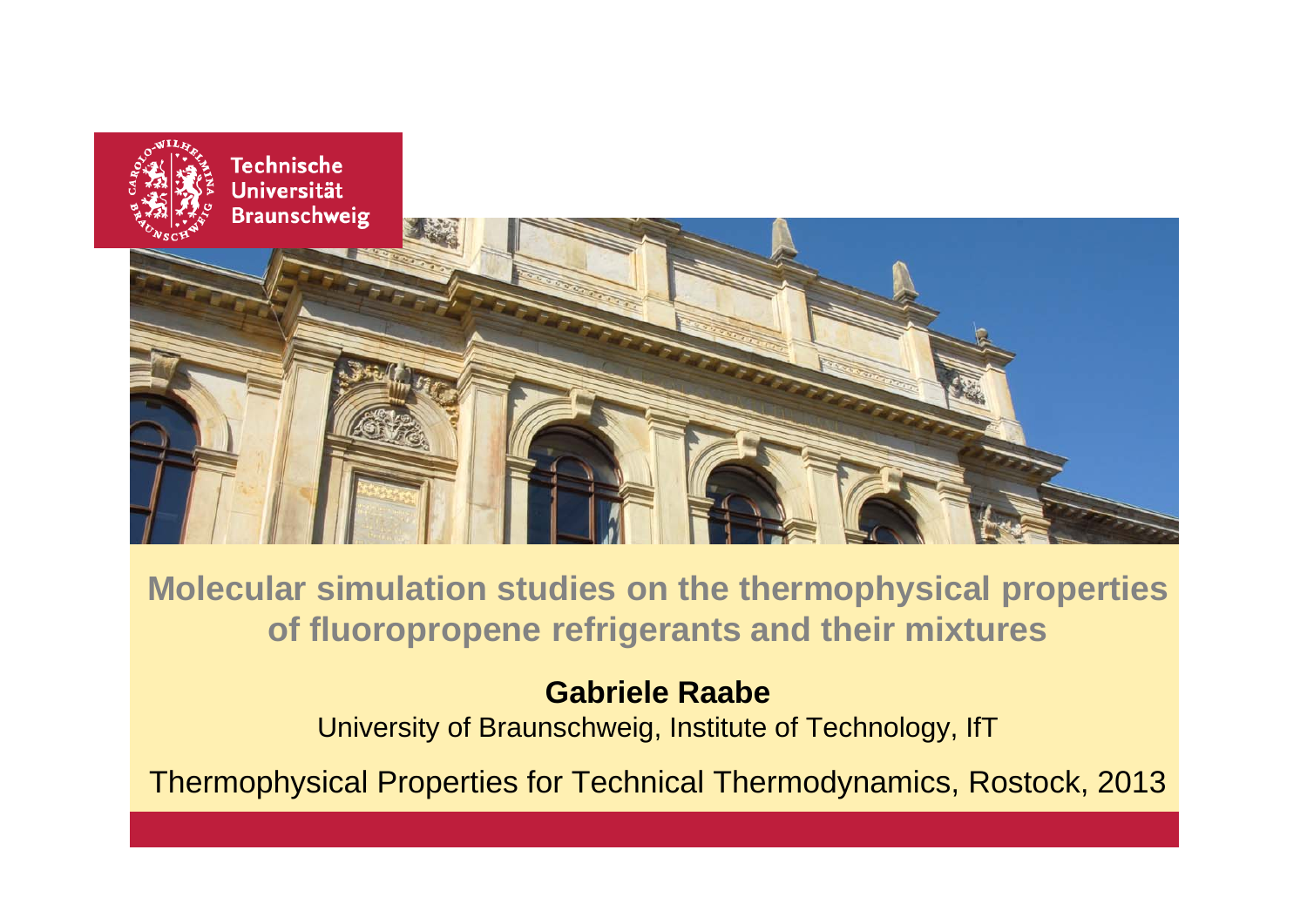#### **Motivation**

- $\bullet$  Different fluoropropenes are currently considered as refrigerants, either as pure compounds or as components in low GWP refrigerant mixtures
- The lack of experimental data for the pure compounds and their mixtures hampers studies on their performance in technical applications
- $\Rightarrow$  Development of a force field model for reliable predictions of their thermophysical properties by molecular simulation studies to complement experimental data.



 $\mathcal{P}$ 

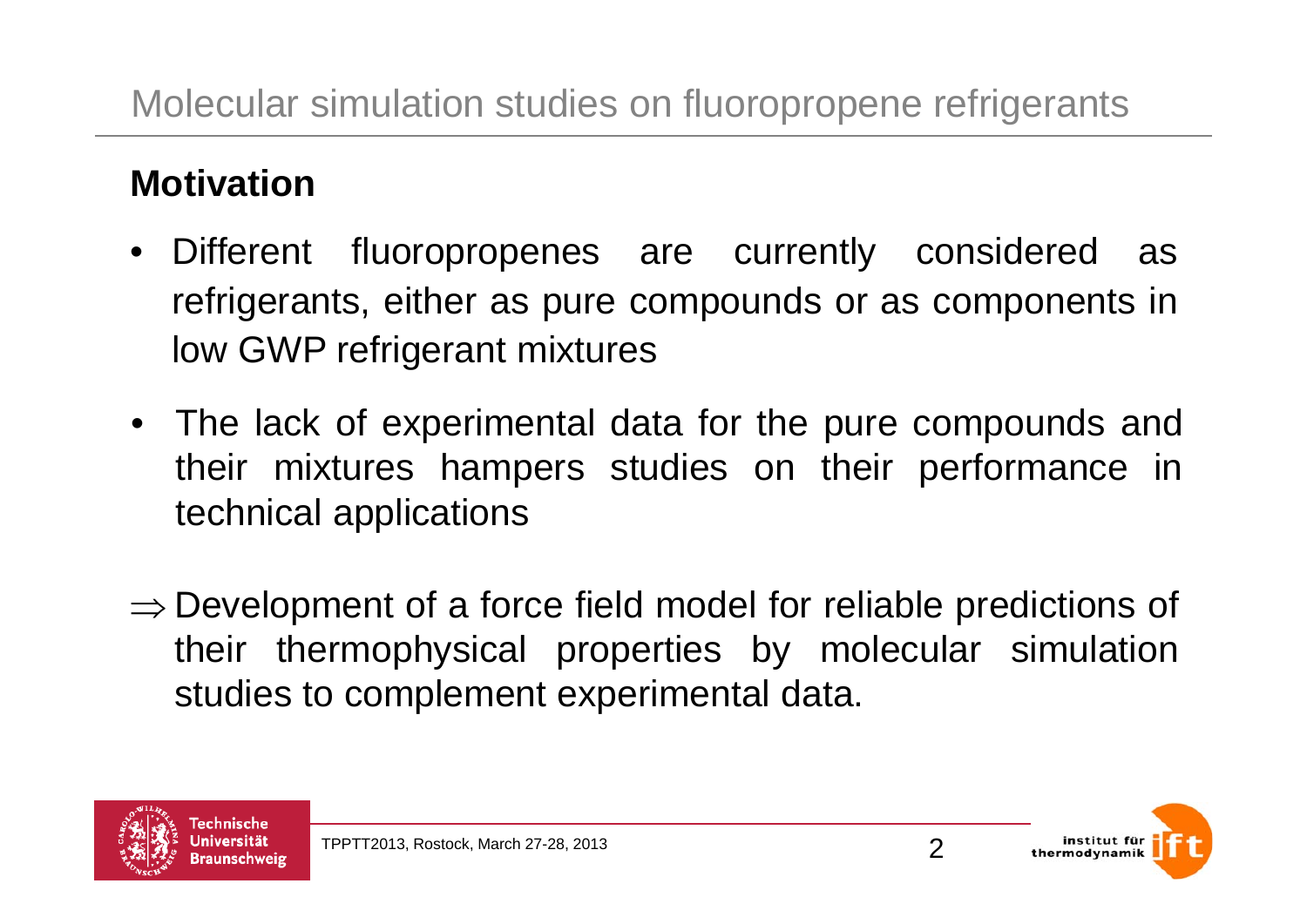#### **Force Field Development**

•fully flexible all-atoms 'class 1' force field

$$
U_{conf} = \sum_{i=1}^{N-1} \sum_{j>i}^{N} \left\{ 4\epsilon_{ij} \left[ \left( \frac{\sigma_{ij}}{r_{ij}} \right)^{12} - \left( \frac{\sigma_{ij}}{r_{ij}} \right)^{6} \right] + \frac{q_i q_j}{4\pi \epsilon_0 r_{ij}} \right\}
$$
  
+ 
$$
\sum_{bonds} k_r (r - r_0)^2 + \sum_{angles} k_\theta (\theta - \theta_0)^2
$$
  
+ 
$$
\sum_{dihedral} k_\chi [1 + \cos (n\chi - \delta)]
$$

 $\bullet$  transferable parameters (Lennard-Jones (LJ), intramolecular terms)



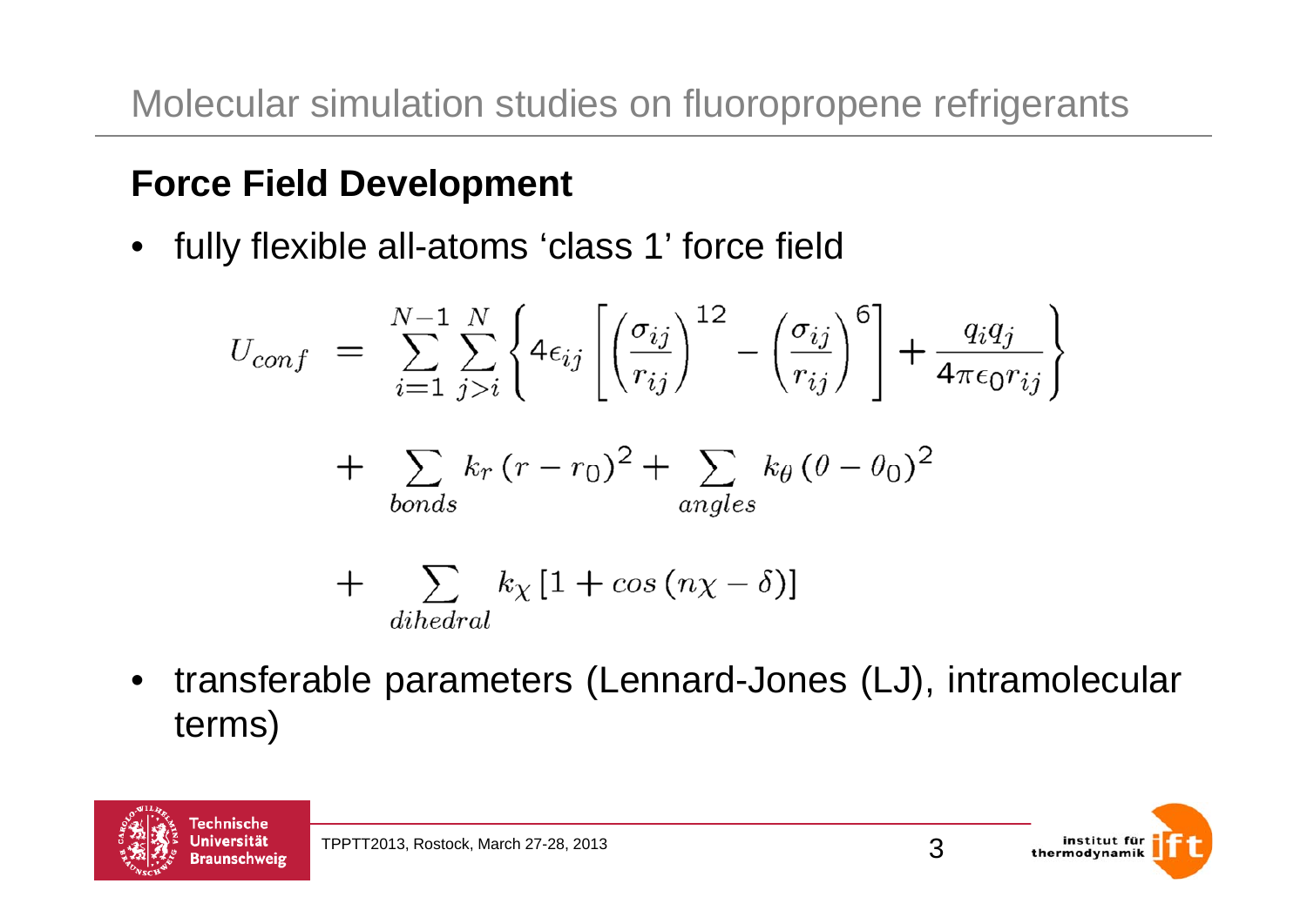Molecular simulation studies on fluoropropene refrigerants

#### **Force Field Development**

Compounds directly considered at the moment:





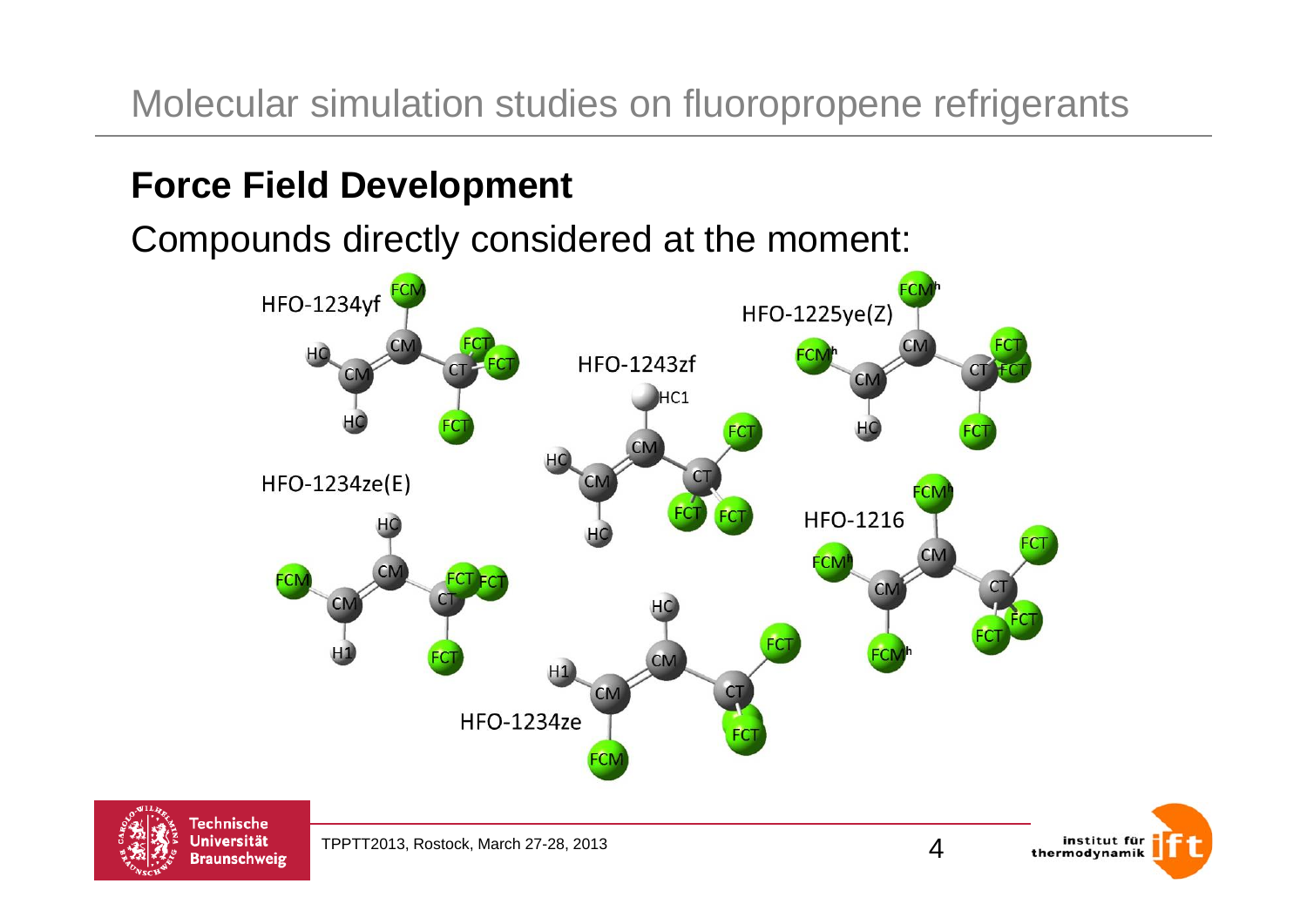#### **Force Field Development**

- •nominal bond lengths  $r_{\textit{0}}$  and bond angles  $\theta_{\textit{0}}$  from ab initio optimizations (DFT: B3LYP/DGDZVP)
- force constants  $k_r$   $k_\vartheta$  and  $k_\chi$  from ab initio optimizations for perturbated geometries
- ab initio CHELPG charges *qi* (HF/6-31G\*)
- LJ parameters  $\varepsilon_{\!i}$ ,  $\sigma_{\!i}$  adjusted to fine-tune agreement with experimental data:
	- $-$  CM, FCM:  $\varDelta H_{vap}$   $p_{_S}$  of  $\mathsf{C}_2\mathsf{F}_4$
	- HC, H1: AMBER parameter
	- CT, FCT: *p<sup>L</sup>, p<sub>s</sub>* of HFO-1234yf, HFO-1243zf
	- $-$  FCM<sup>h</sup>:  $\rho^L$ ,  $p_s$
- $\rho^L$ ,  $p_s$  of HFO-1225ye(Z)



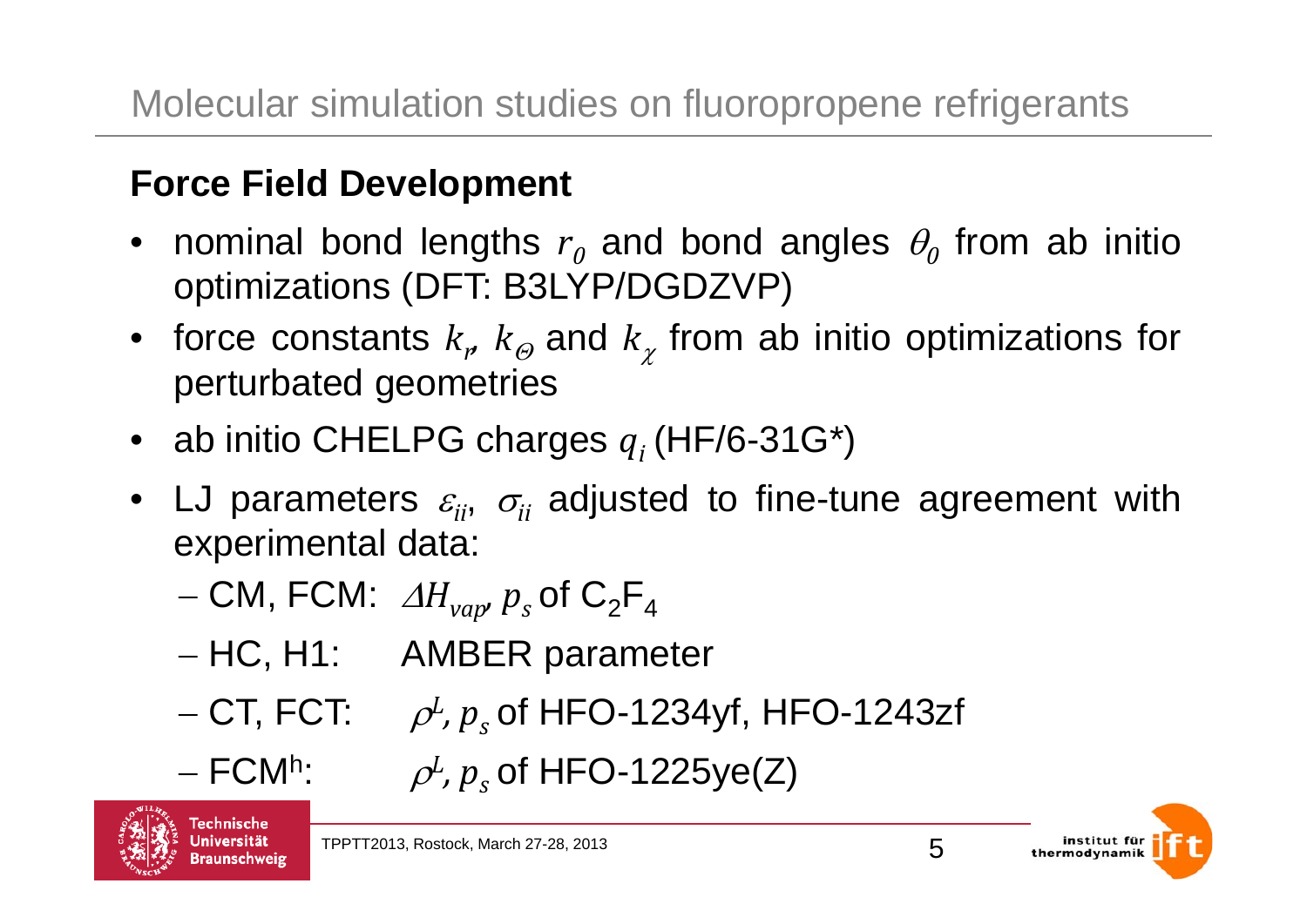Molecular simulation studies on fluoropropene refrigerants

#### **Validation of the Force Field**

by Gibbs ensemble (GEMC) simulations on the VLE of the different pure compounds





**Universität** 

**Braunschweig**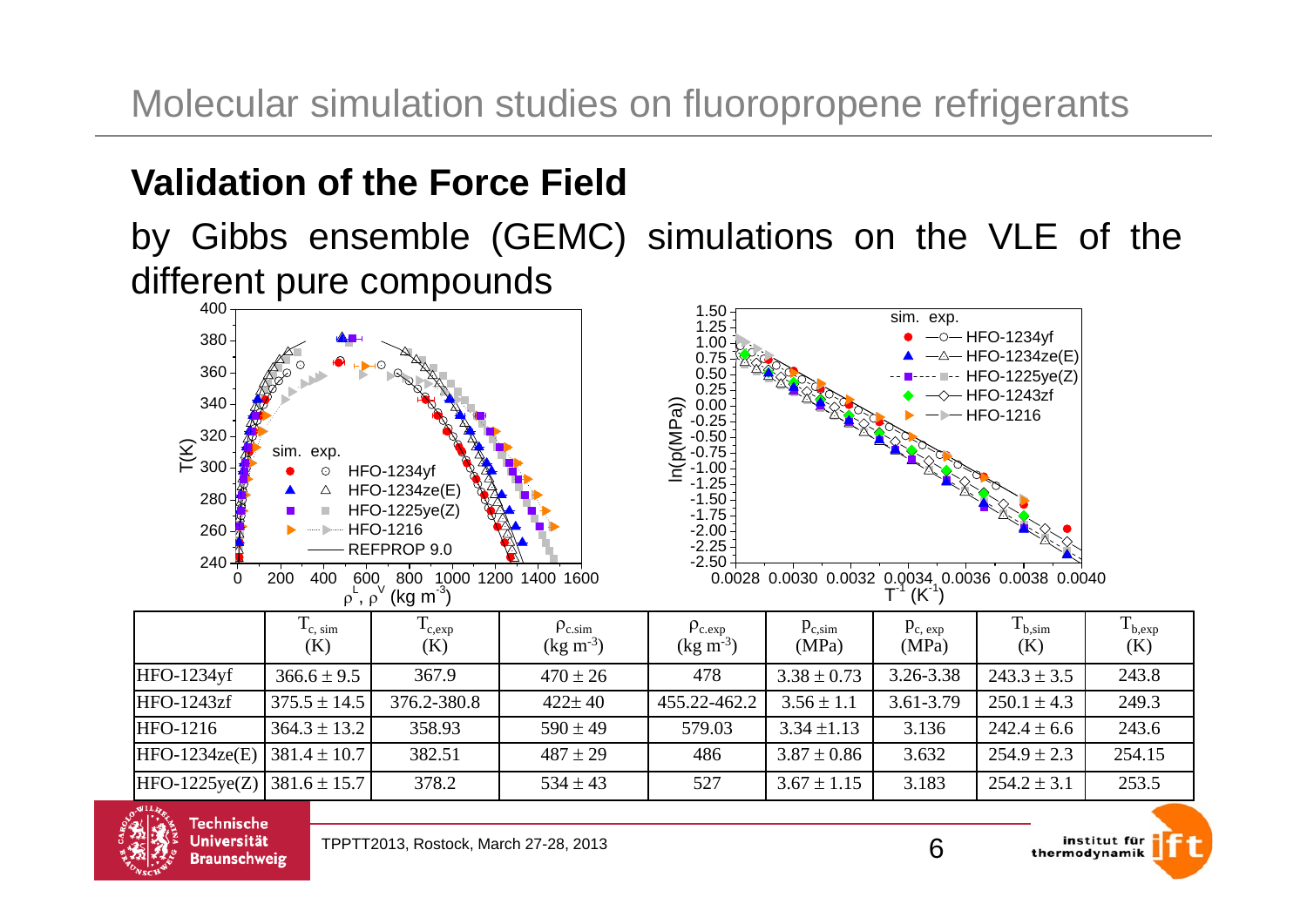#### **Validation of the Force Field**

GEMC simulation results for the VLE of HFO-1234yf



(*ps*) agree with the experimental data within their error bars

*GR, E. J. Maginn, J. Phys. Chem. Letters 1 (2010) 93-96.*





institut für thermodynamik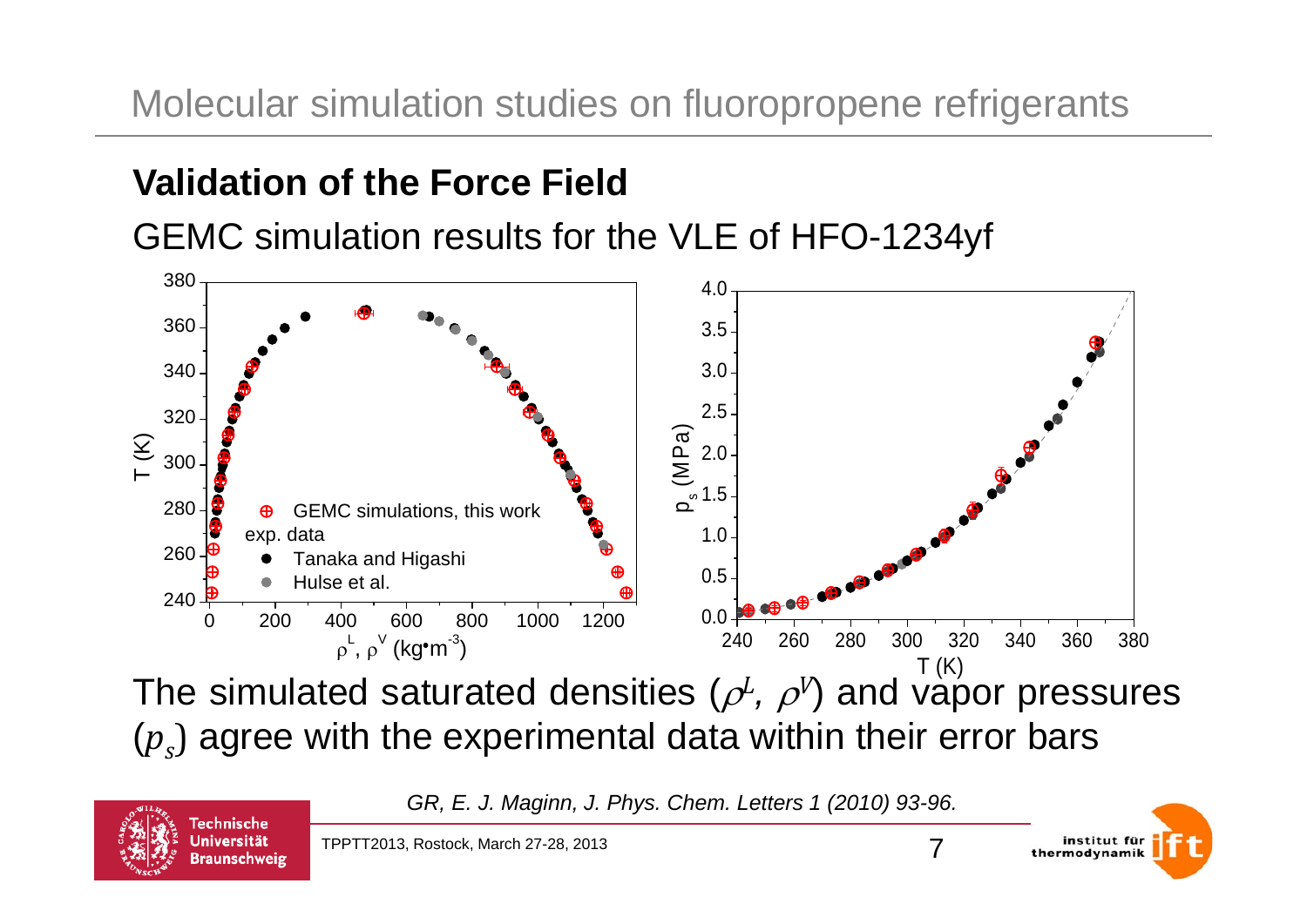## **Application to HFO-1234ze(E) and HFO-1234ze**

Only with individual  $q_i$ , but no adjusted LJ parameters



*GR, J. Phys. Chem. B 116 (2012) 5744-5751*



institut für thermodynamik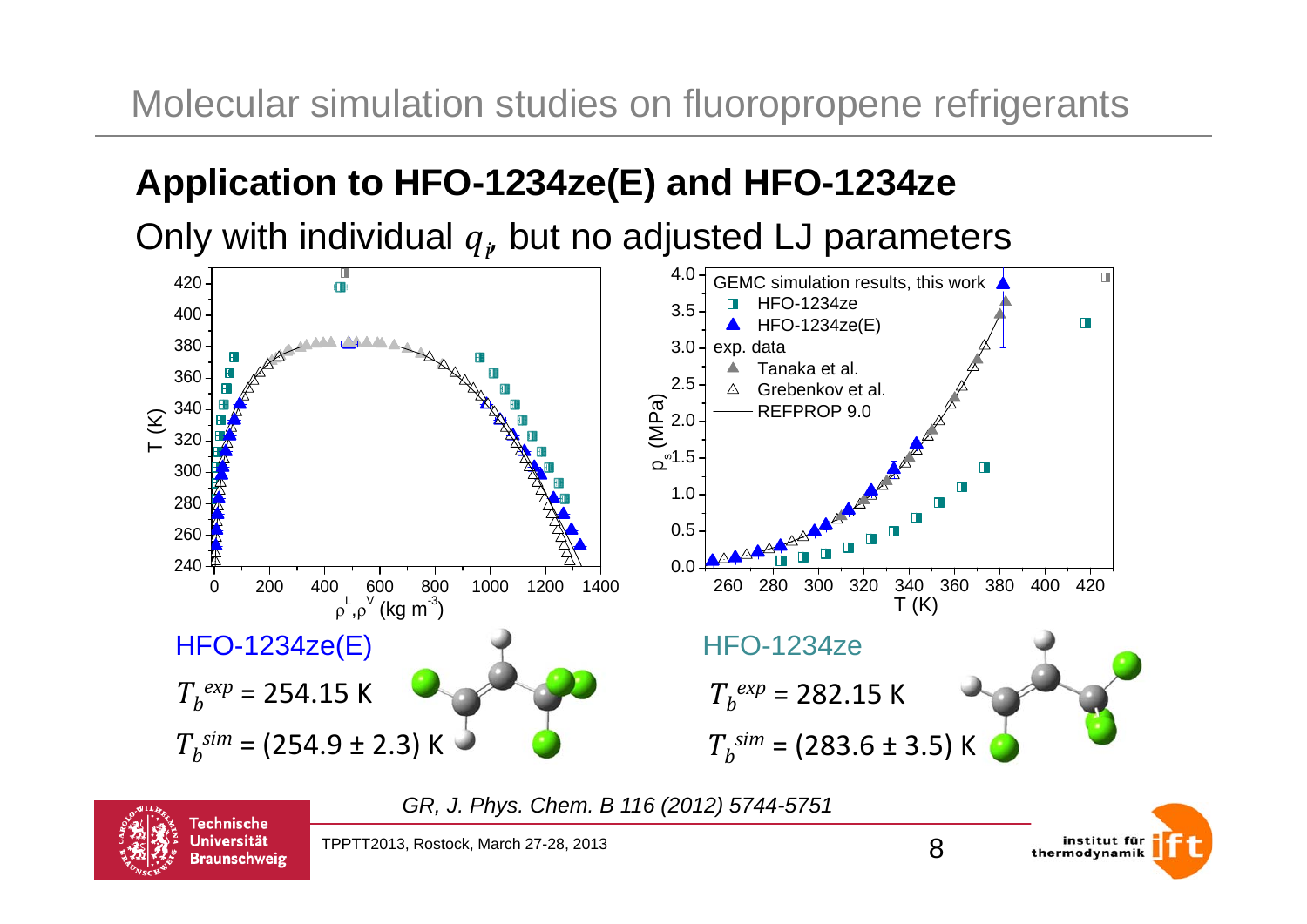## **GEMC results for HFO-1225ye(Z) and HFO-1216**

Modified FCM<sup>h</sup> parameter required for fluoropropenes with  $> 4$ fluorine atoms, adjusted to exp. data for HFO-1225ye(Z)



Good reproduction of the VLE of HFO-1216 using the same LJ parameters attests the good transferability of the force field

*GR, J. Phys. Chem. B 116 (2012) 5744-5751*



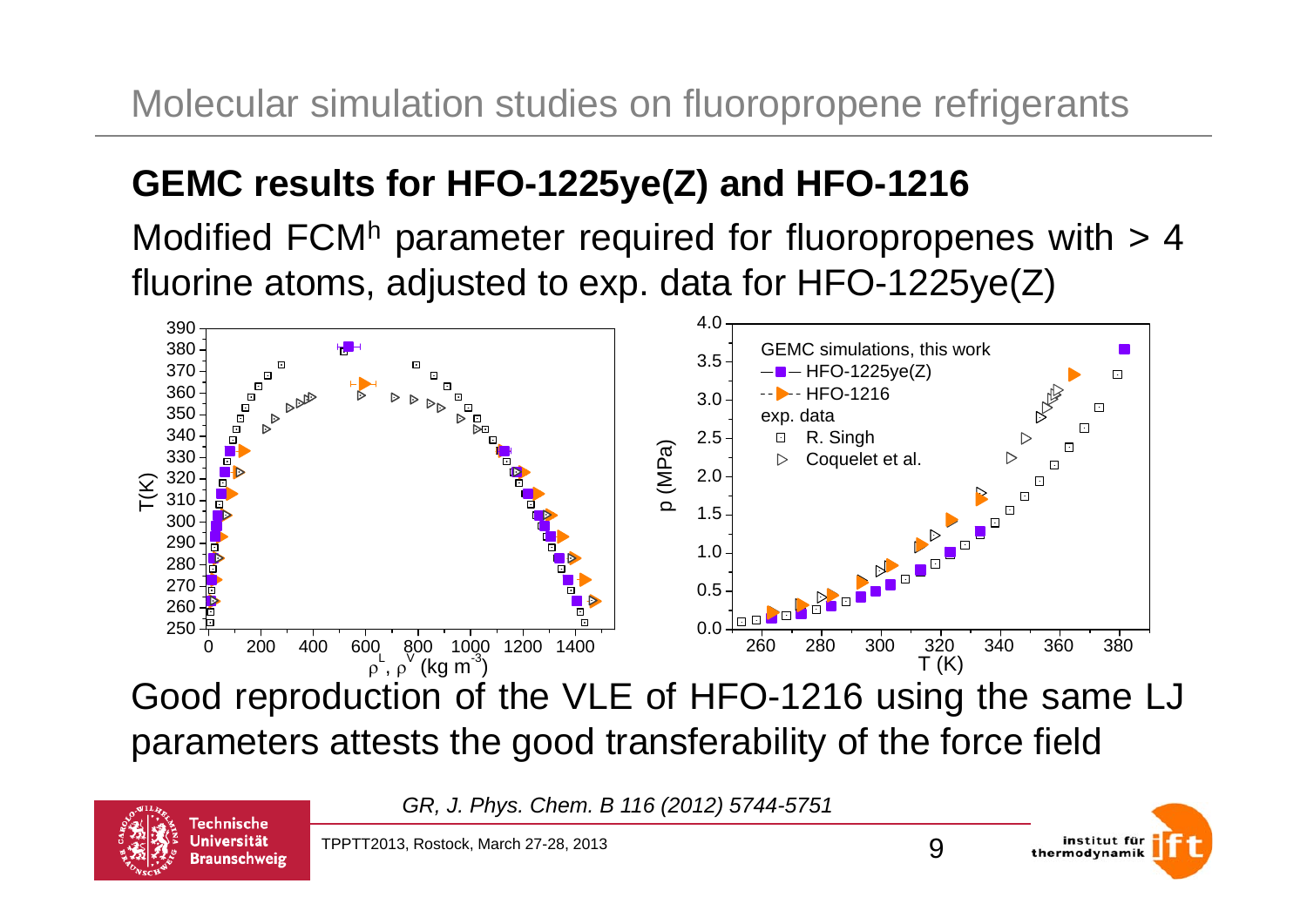### **Prediction of other thermophysical properties**

e.g. liquid densities  $\rho(T)$  and viscosities  $\eta(T)$  at  $p$  = 2 MPa



Force field also enables reliable predictions for properties not included in its parameterization.



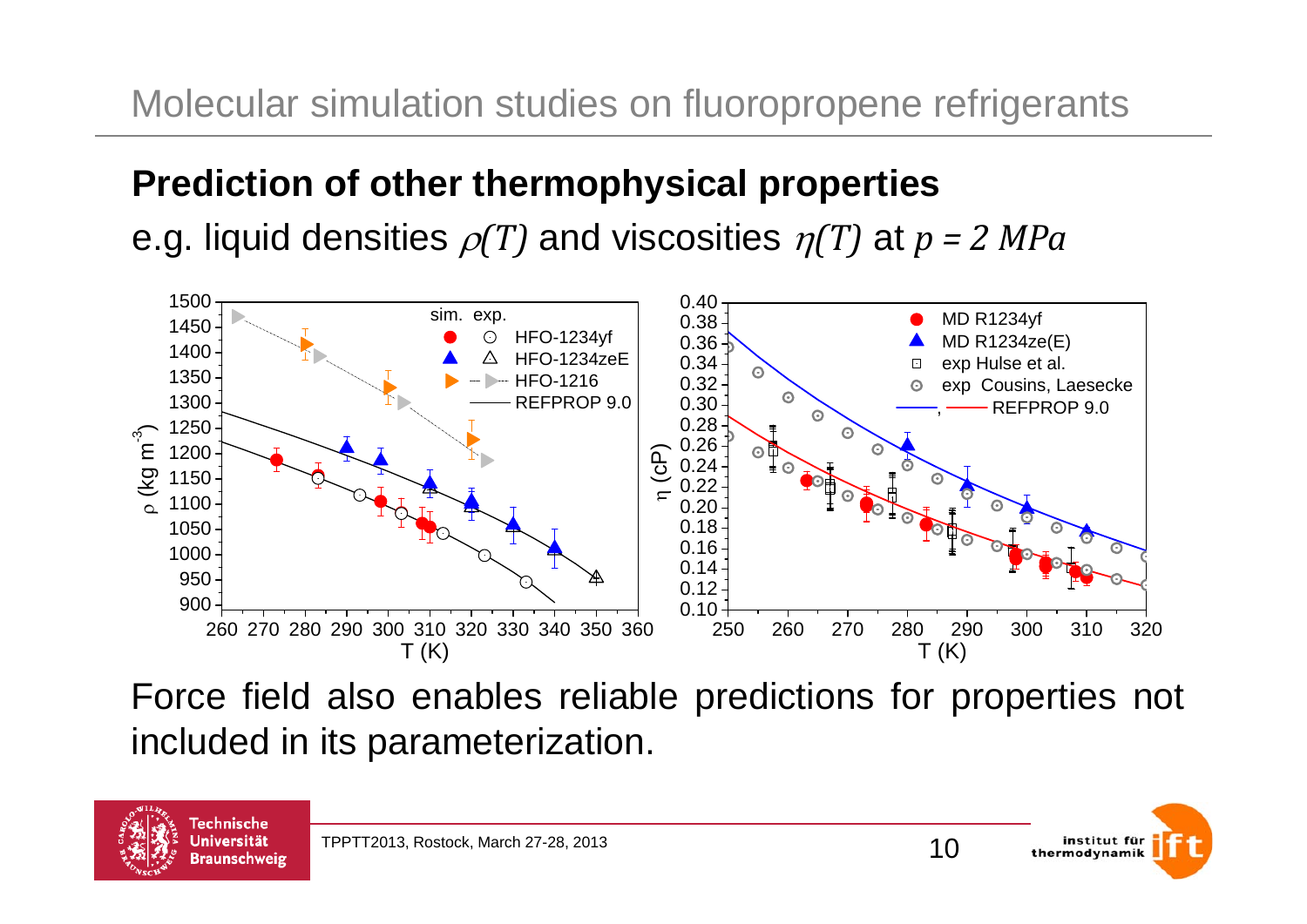#### **Predictions for the VLE of refrigerant blends with R-32**

Binary mixtures  $R-32 + R-1234$ yf and  $R-32 + R-1234$ ze(E) as candidates to replace R-410A in domestic heat pump and air conditioning systems

 $\Rightarrow$  New flexible all atoms model for R-32, compatible with fluoropropene force field

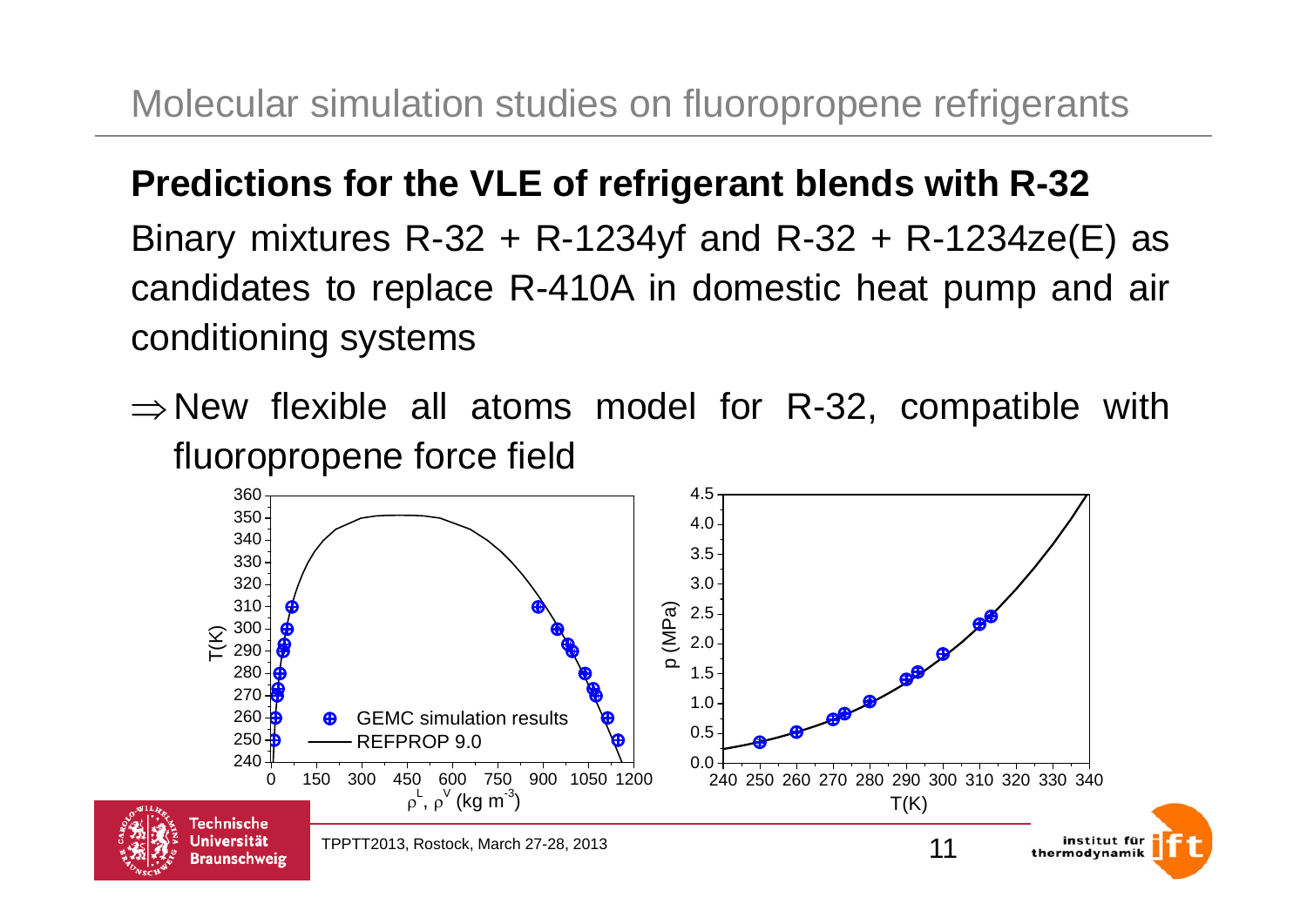#### **Predictions for the VLE of refrigerant blends with R-32**

- •GEMC simulations for  $R-32 + R-1234$ yf /  $R-1234$ ze(E) with new R-32 model and Lorentz-Berthelot combining rule
- •no adjusted interaction parameters in GEMC simulations

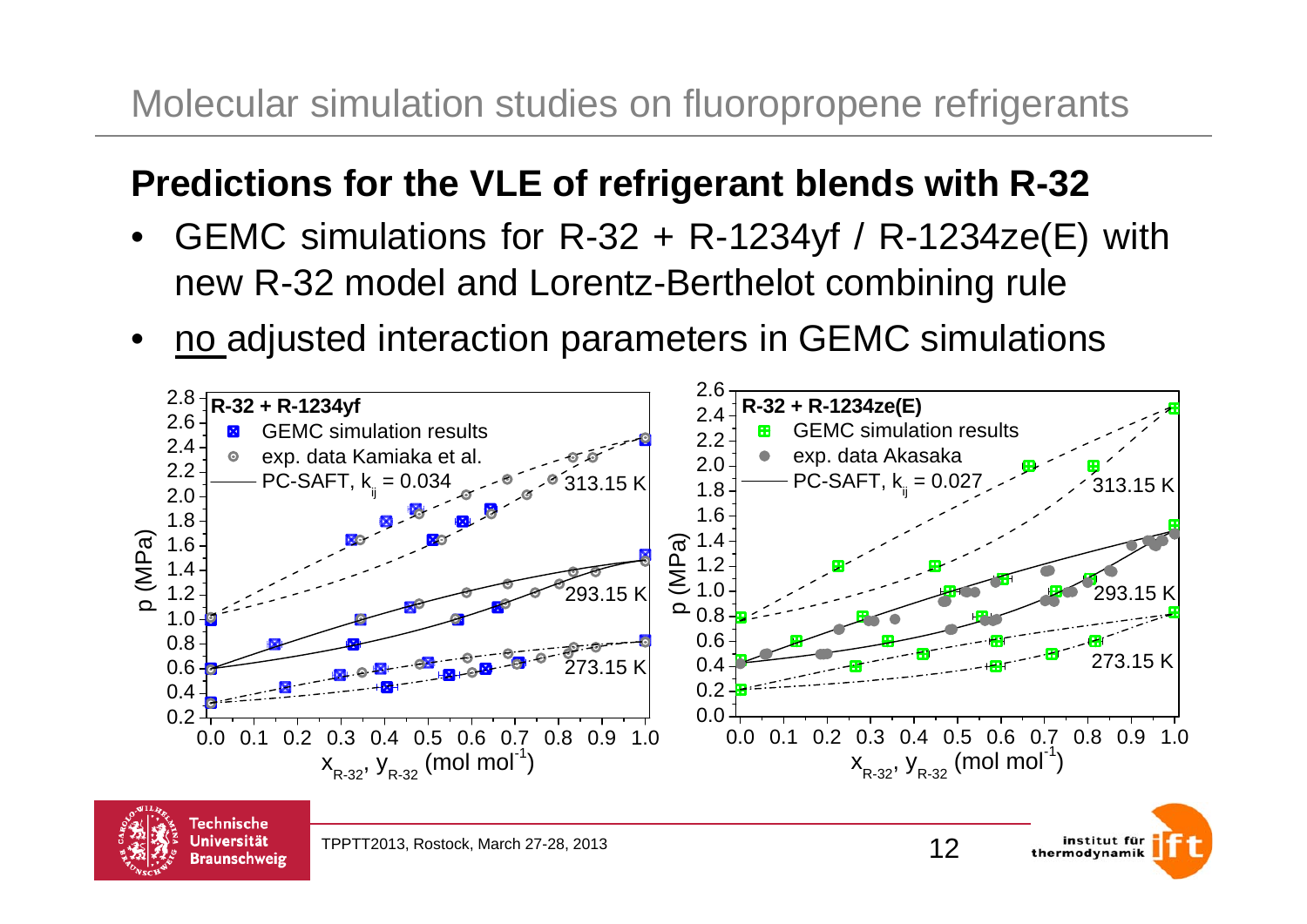Predictions for the VLE of binary mixture with CO<sub>2</sub> GEMC simulations for CO $_2$  + R-1234yf / R-1234ze(E)

- •TraPPE  $\textsf{CO}_2$  model and Lorentz-Berthelot combing rule
- •no adjusted interaction parameters in GEMC simulations

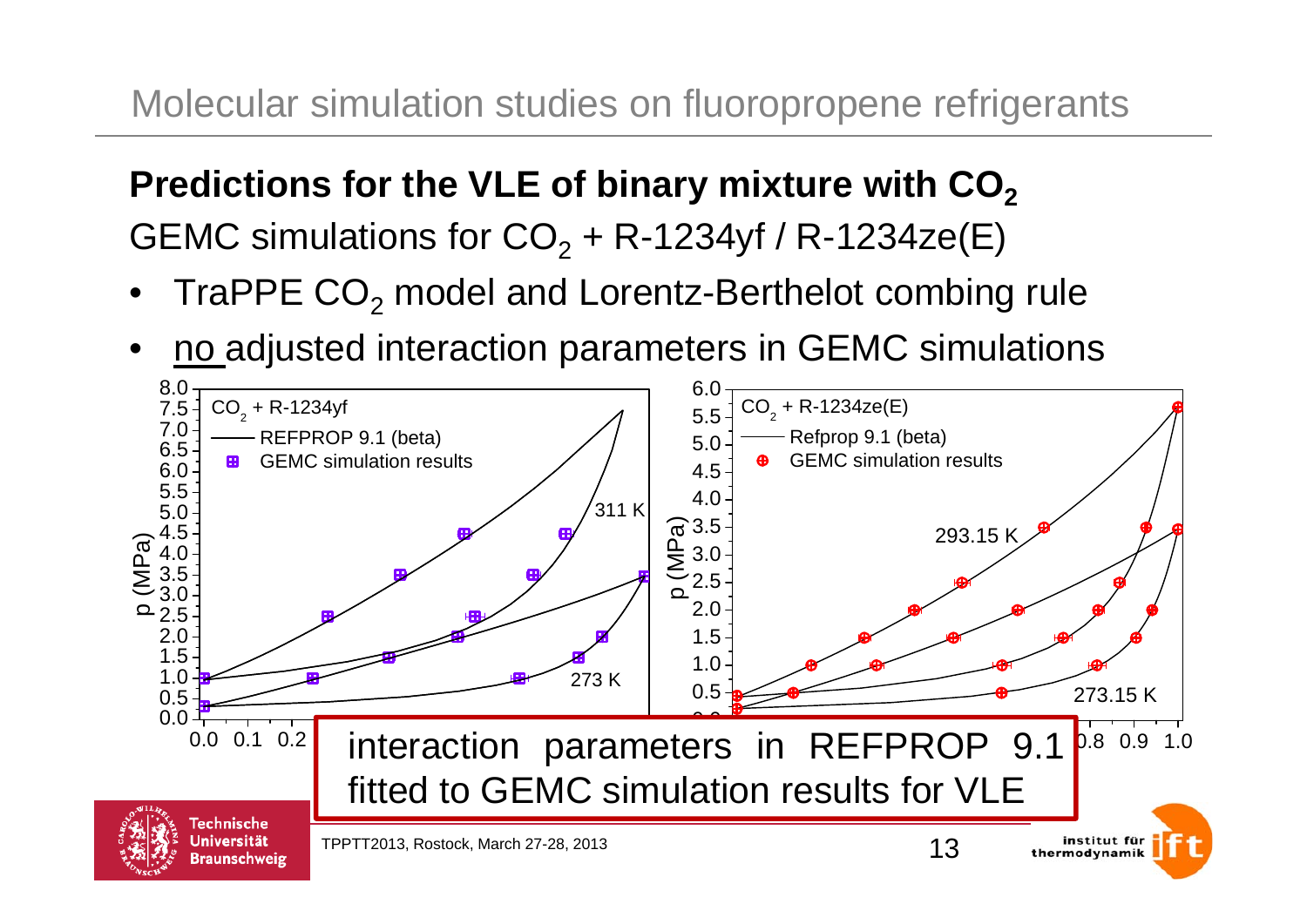#### MD simulations on CO<sub>2</sub> + R-1234yf / R-1234ze(E) mixtures

Prediction of thermophysical properties in the liquid phase, e.g. densities  $\rho(T,x_{CO2})$  and viscosities  $\eta(T,x_{CO2})$  at  $p$  = 3.5 MPa



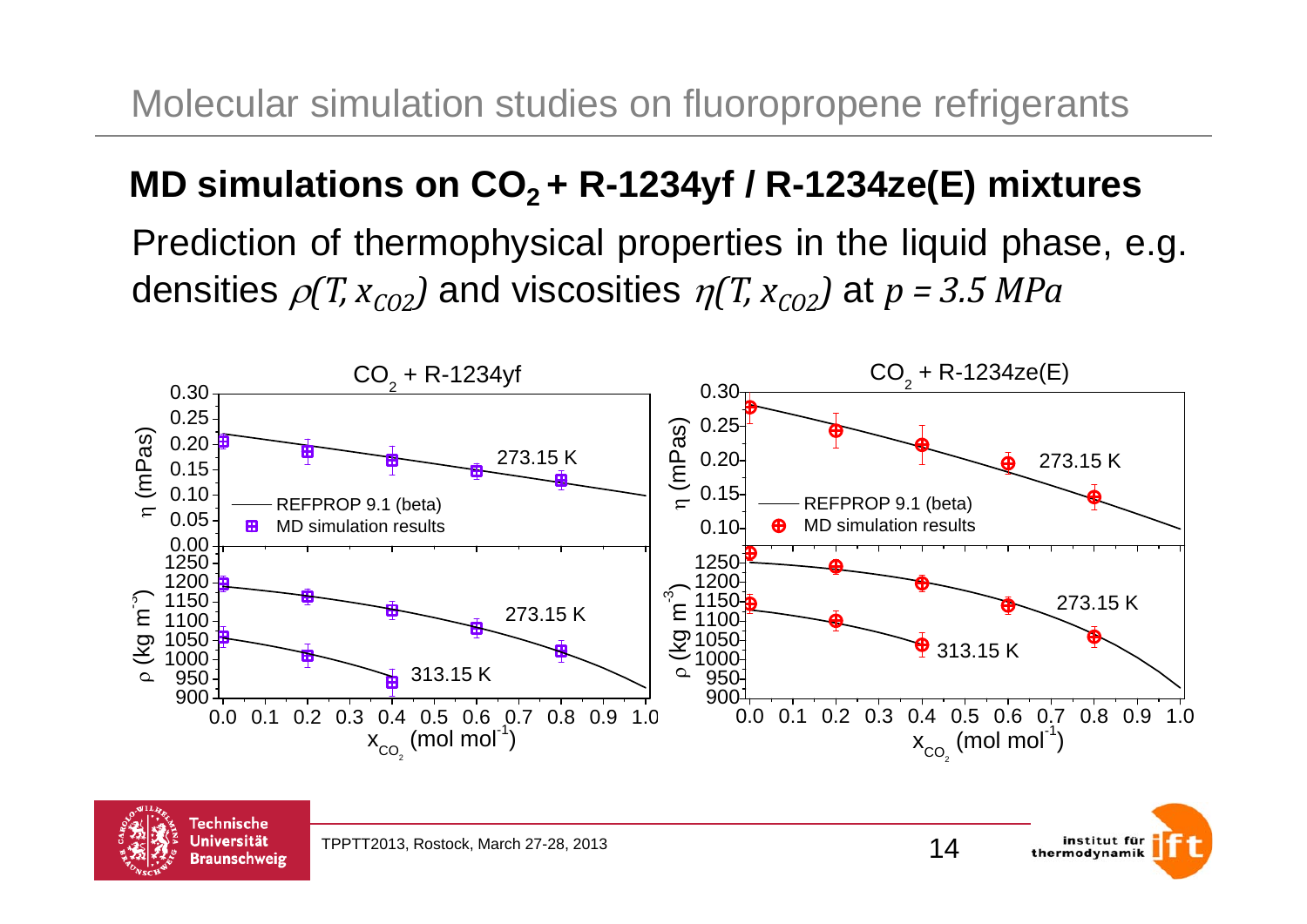**Simulation studies on the new MAC refrigerant AC-6** AC-6 : 6 % CO<sub>2</sub> + 9 % R-134a + 85 % R-1234ze(E) (by mass)

- •R-1234ze(E) this work + TraPPE  $CO_2$  model, as before
- •R-134a model by Peguin et al.
- •<u>no</u> adjusted  $\varepsilon_{ii}$  or  $\sigma_{ii}$

 $\Rightarrow$  tested for CO<sub>2</sub> + R-134a



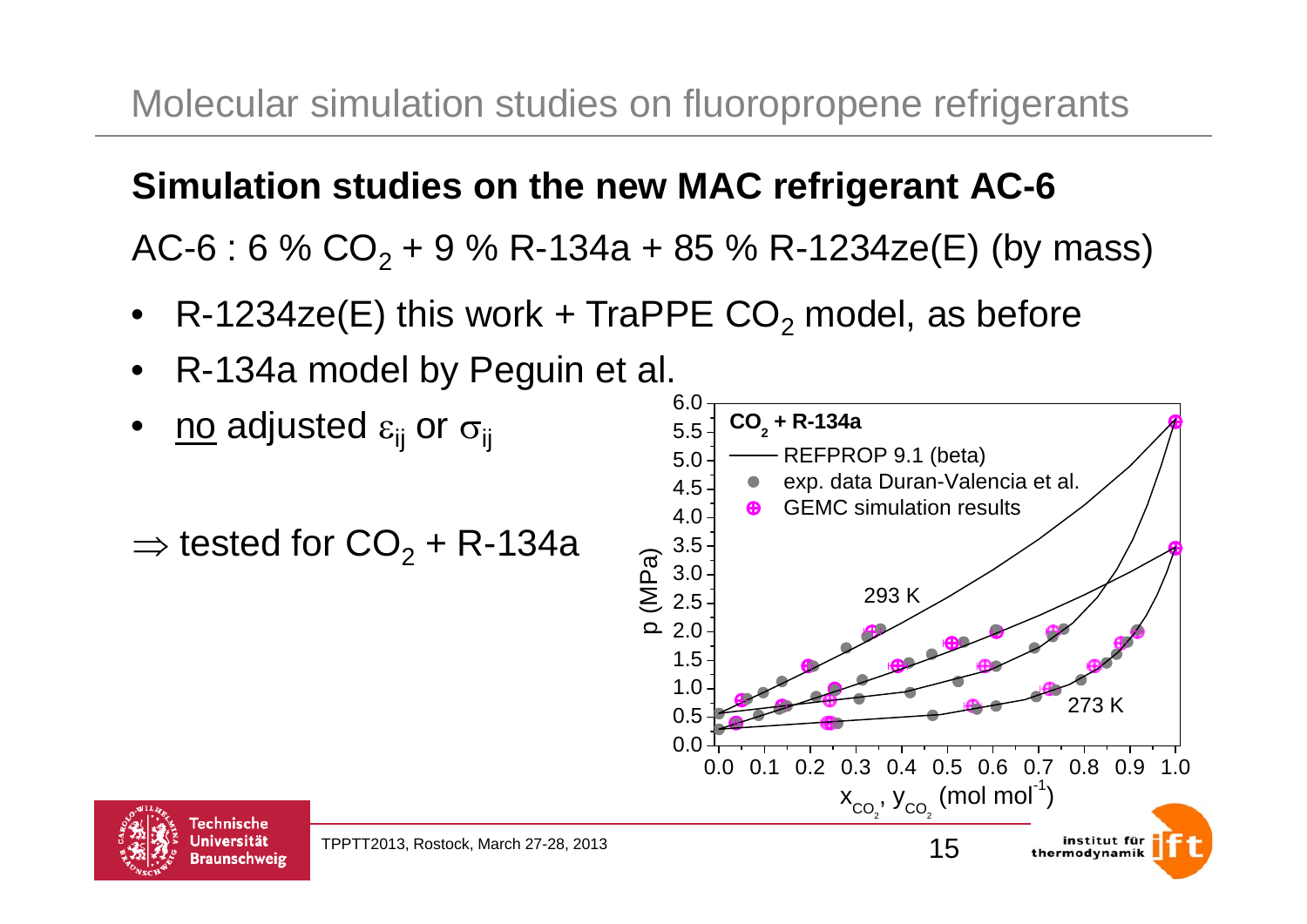#### **Simulation studies on the MAC refrigerant AC-6 (R-445A)**

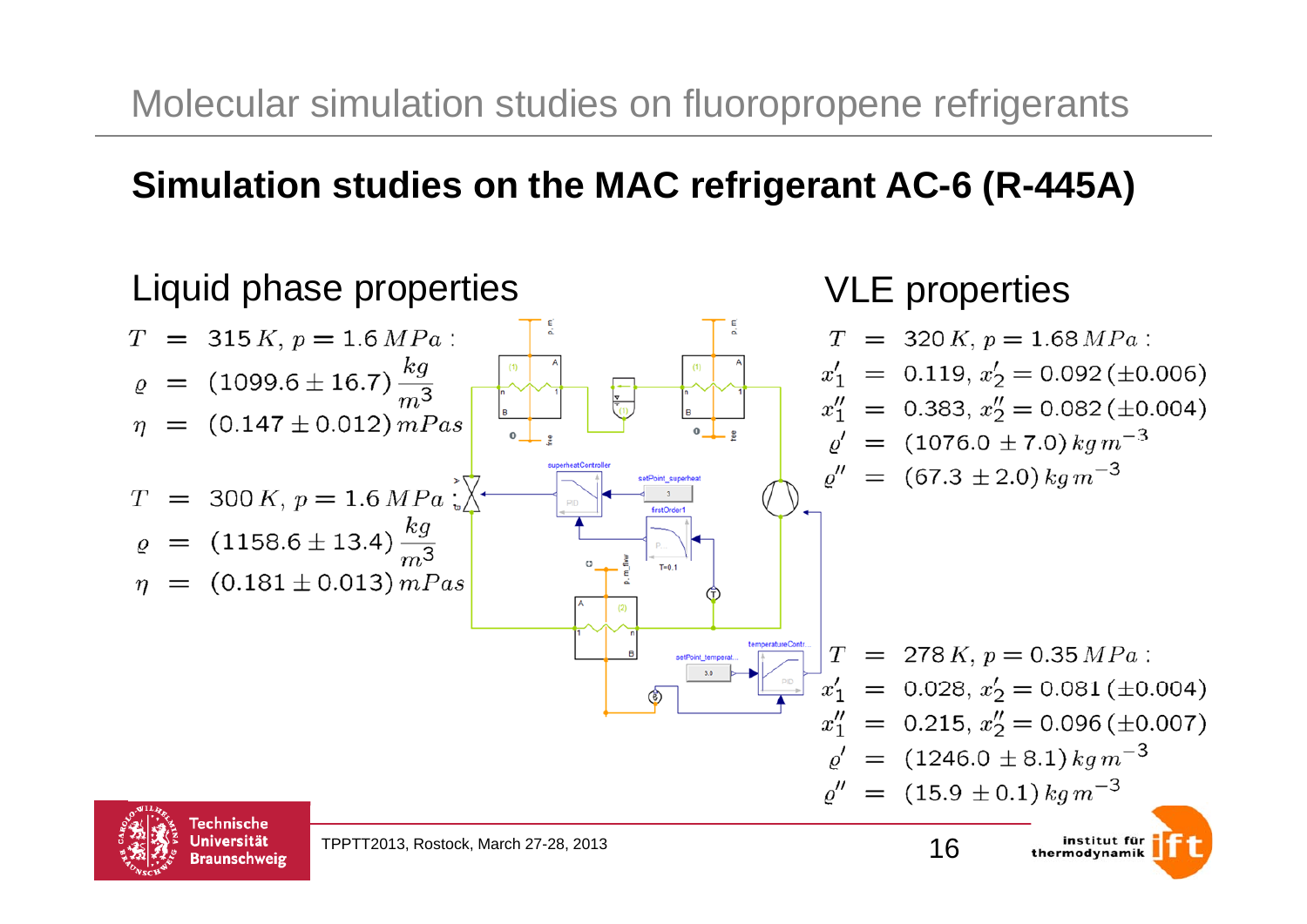## Molecular simulation studies on fluoropropene refrigerants

### **Conclusion**

- transferable force field for the fluoropropenes HFO-1234yf, -1234ze(E), -1234ze, -1243zf, -1225ye(Z), -1216
- validation of the force field by GEMC simulations on the VLE properties of the different pure compounds
- also yields reliable predictions for thermophysical properties not used in parameterization
- enables studies on mixtures without adjusted interaction parameters
- application for simulation studies on refrigerant blends of R-1234yf and R-1234ze(E) with R-32 and  $CO<sub>2</sub>$ , and on AC-6 (CO $_{\rm 2}$  + R-134a + R-1234ze(E) = R-445A)